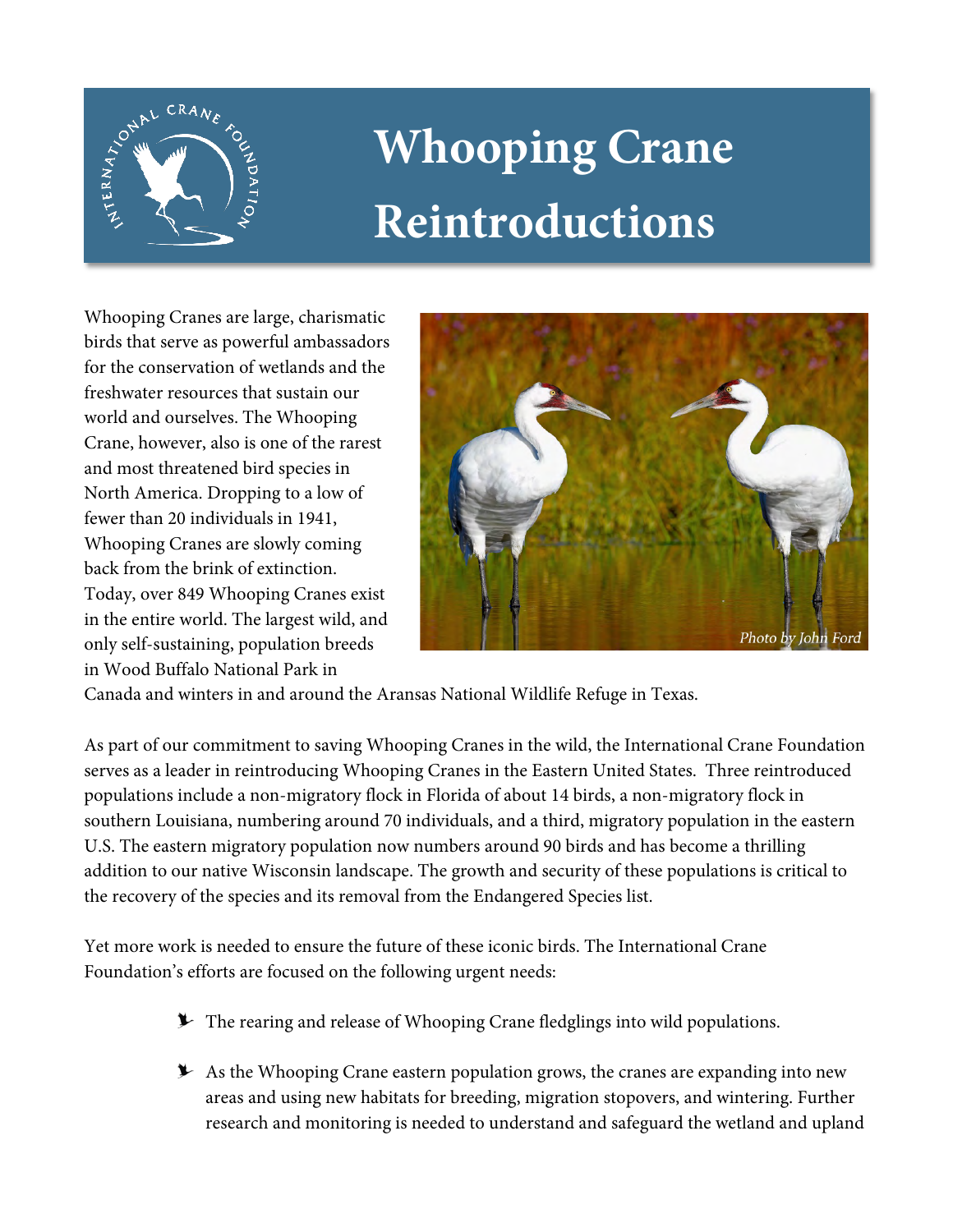habitat needs of this population and to understand and address the risks encountered by these cranes on migration.

- Illegal shootings of Whooping Cranes have emerged as a risk for the reintroduced population. Fifteen Whooping Cranes have died from gunshots in the Eastern Migratory Population since the inception of the project in 2001. The International Crane Foundation is implementing a Whooping Crane Outreach program to help communities understand that these birds are a national treasure and to encourage community efforts to prevent shootings.
- **EXECOMMUNITY Purface Linear Strategier 2** Community Outreach is a critical need across areas used by Whooping Cranes to reduce shootings, secure and protect habitat and encourage community support for Whooping Crane protection.



### **Our Impact**

The International Crane Foundation's activities and objectives for the Whooping Crane reintroduction projects in eastern North America include captive breeding and rearing of chicks, research and monitoring of reintroduced Whooping Cranes, specialized veterinary care and education and outreach.

#### **Captive Breeding**

Through the guidance of the USFWS International Recovery Team we are

breeding and raising Whooping Cranes at the International Crane Foundation Headquarters, along with partners at other captive centers. Captive breeding and rearing of Whooping Cranes is an art and a science. Our aviculturists continue to fine-tune strategies such as careful matchmaking, artificial insemination and assessing genealogy and genetic profiles. We work in close cooperation with other captive breeding centers in North America to maintain genetic diversity, and therefore health, for both the captive flock and the reintroduced populations.

#### **Rearing and Release**

The International Crane Foundation provides chicks reared by Whooping Crane pairs at its breeding facility in Baraboo for release into Wisconsin. This method of raising chicks is called parent-rearing, which allows adult captive Whooping Crane pairs to rear chicks to fledgling age. The chicks interact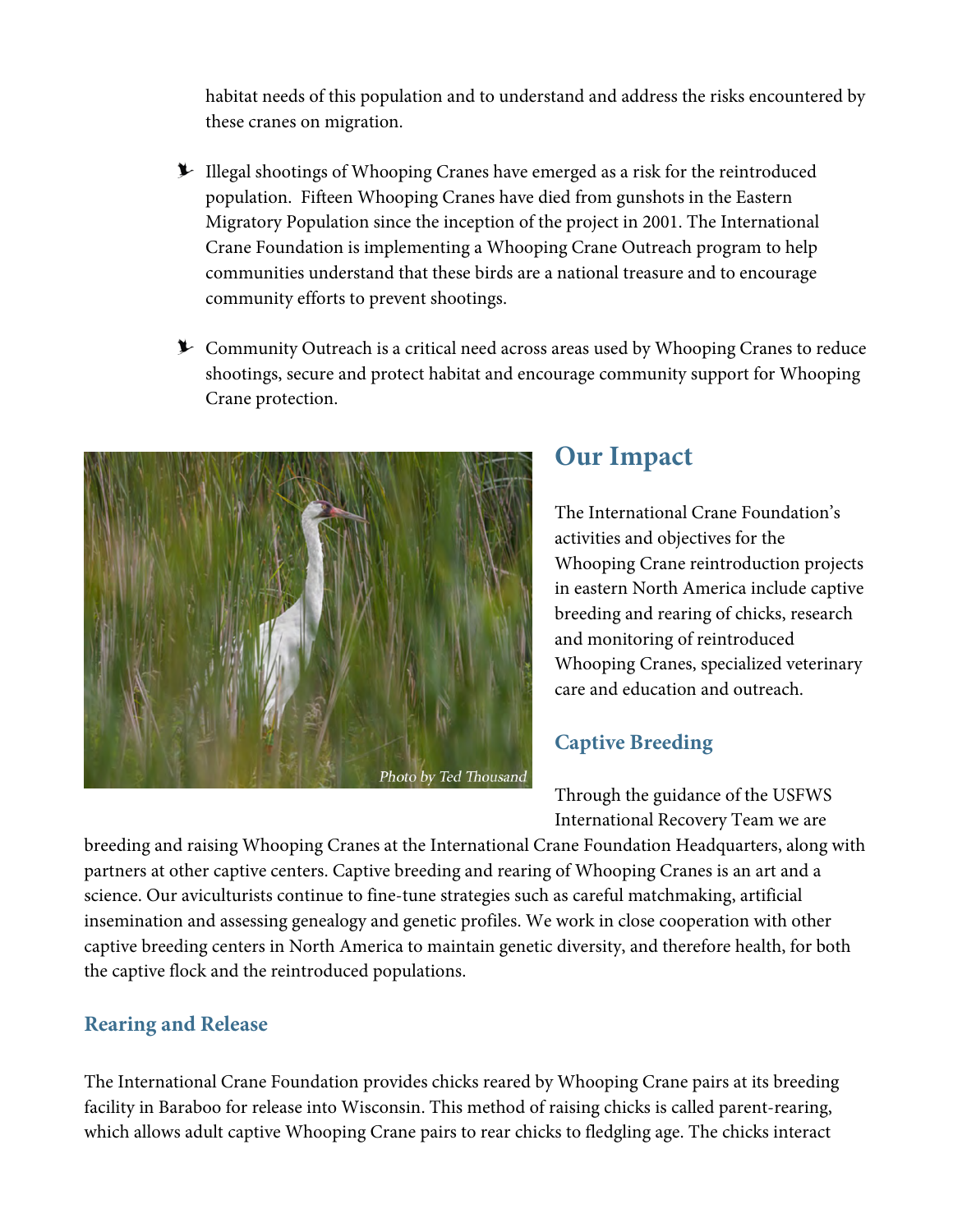with their parents as they would in the wild. Our staff works to make sure the chicks are able to forage for natural food items, have access to water for roosting, and have the ability to take short flights in specially designed pens. In early fall, we release the parent-reared Whooping Crane chicks to Wisconsin sites that contain pairs of wild Whooping Cranes. Ideally these pairs then migrate with the chick and act as role models and guides during migration and on the wintering grounds.



#### The second method of raising Whooping

Crane chicks is costume-rearing. These chicks are reared by our avicultural staff, who wear Whooping Crane costumes to prevent the chicks from imprinting on humans. This method allows for a greater number of chicks to be reared at one time. The staff acts as the chicks' parents and provides opportunities for chicks to develop natural behaviors critical to success in the wild such as foraging, proper roosting and development of flight skills. Once the chicks are fully fledged they are sent by plane to Louisiana for release into the non-migratory flock.

#### **Research and Monitoring of Reintroduced Whooping Cranes**

The International Crane Foundation's research aims to understand the successes and challenges of the Whooping Crane reintroduction effort. Research activities focus on three areas. These include understanding the patterns for successful reproduction in the reintroduced population, studying the habitat used by the cranes in breeding and wintering areas and investigating how rearing methods may influence the chick's development of wild behavior. These projects are of great importance to ongoing management of this reintroduced migratory population and other crane reintroduction efforts.

We monitor the eastern population of Whooping Cranes during fall migration, on their wintering grounds, and their return to Wisconsin in the spring. We study their locations and interactions with wild cranes after release. Gathering and assessing this post-release information is critical to gauging the success of the reintroduction, fine-tuning rearing and release methods and understanding the needs of this population for the future.

#### **Specialized Veterinary Care**

The International Crane Foundation strives to maintain the health of the breeding adults and reintroduced chicks at the high level needed for optimal performance, through state-of-the art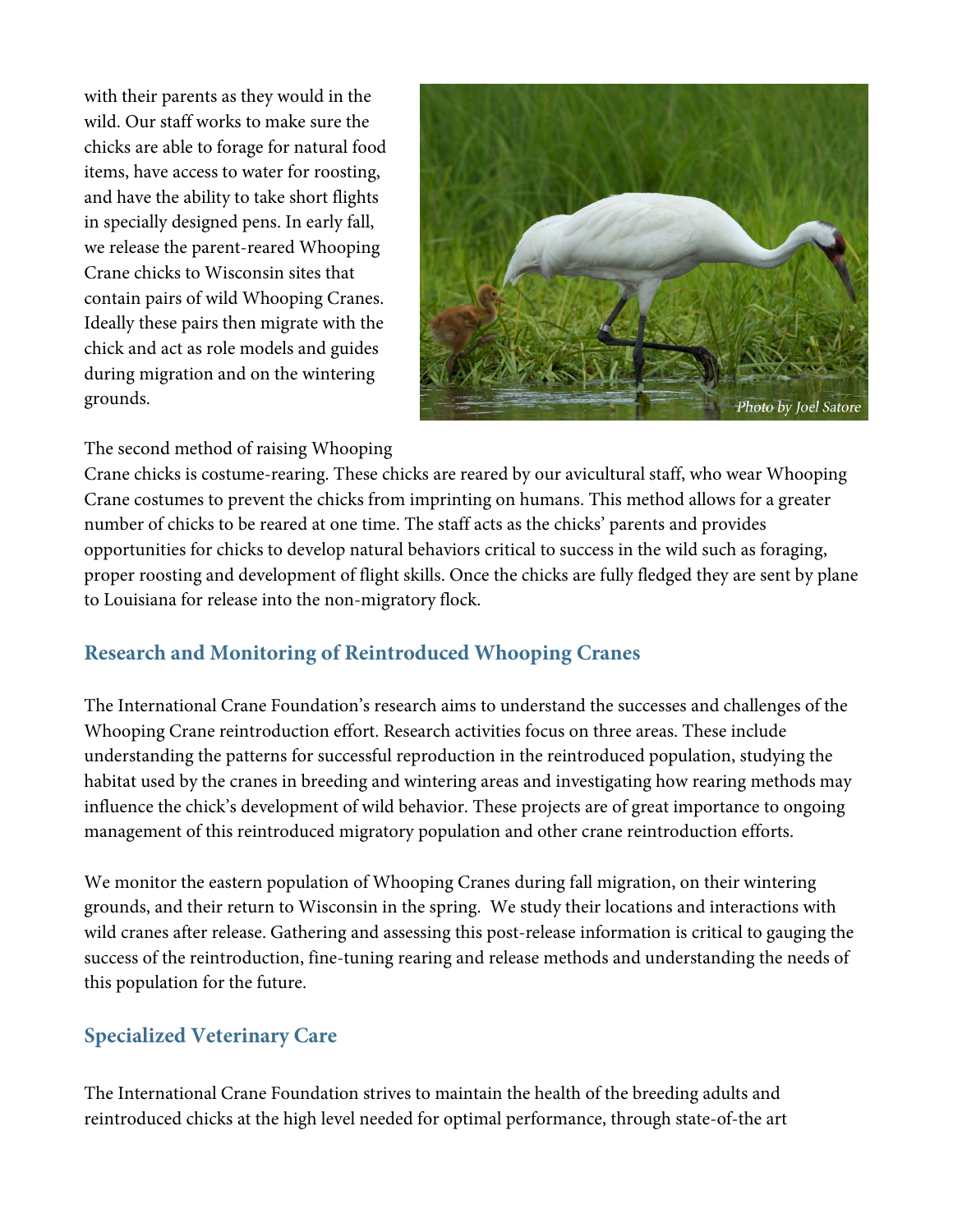preventative health care and emergency response programs. Our Conservation Medicine Department works with specialists at the University of Wisconsin School of Veterinary Medicine to provide highquality diagnostic and medical care for our breeding cranes and for chicks reared for release. Training of veterinary students and post-graduate residents is integrated into this program to help with development of the next generation of conservation medicine experts. The veterinary team also develops research and clinical investigations to better understand and find solutions to the health problems encountered in crane reintroduction programs.

#### **Education and Outreach**

While over 650 Whooping Cranes now live in the wild, as a long-lived species their population grows slowly, meaning any mortality factors, particularly those affecting adult breeding birds, can have a major impact on long-term survival of the species. Two major concerns are illegal shootings and power line collisions.

Shootings were one of the primary historic reasons for the decline of Whooping Cranes and shootings are still



listed as a primary threat to Whooping Cranes by the U.S. Fish and Wildlife Service Whooping Crane Recovery Plan. Since 2010, 26 Whooping Cranes have been shot and killed in the United States.

In 2015, we launched a major educational initiative to engage local people throughout the breeding, migration and wintering grounds of Whooping Cranes in preventing shootings of cranes as they move through areas where they have been absent for more than a century. We are empowering citizens to become champions for Whooping Cranes in their communities and to promote protection of the wetlands on which Whooping Cranes, and so many other species depend. Our Whooping Crane Outreach program is a five year, multi-state, multi-agency initiative to provide citizens and hunters with information and tools to prevent shooting deaths of Whooping Cranes.

We also are using our citizen networks to reduce power line collision mortality by working with power companies to mark problem lines and site lines away from high-use areas. Cranes are especially vulnerable to power lines located near important breeding areas, where young cranes are less adept at maneuvering around power lines, and roosting areas, where cranes may fly in and out in darkness or during fog or other inclement weather.

Through outreach to communities where Whooping Cranes are most at risk, we aim to: